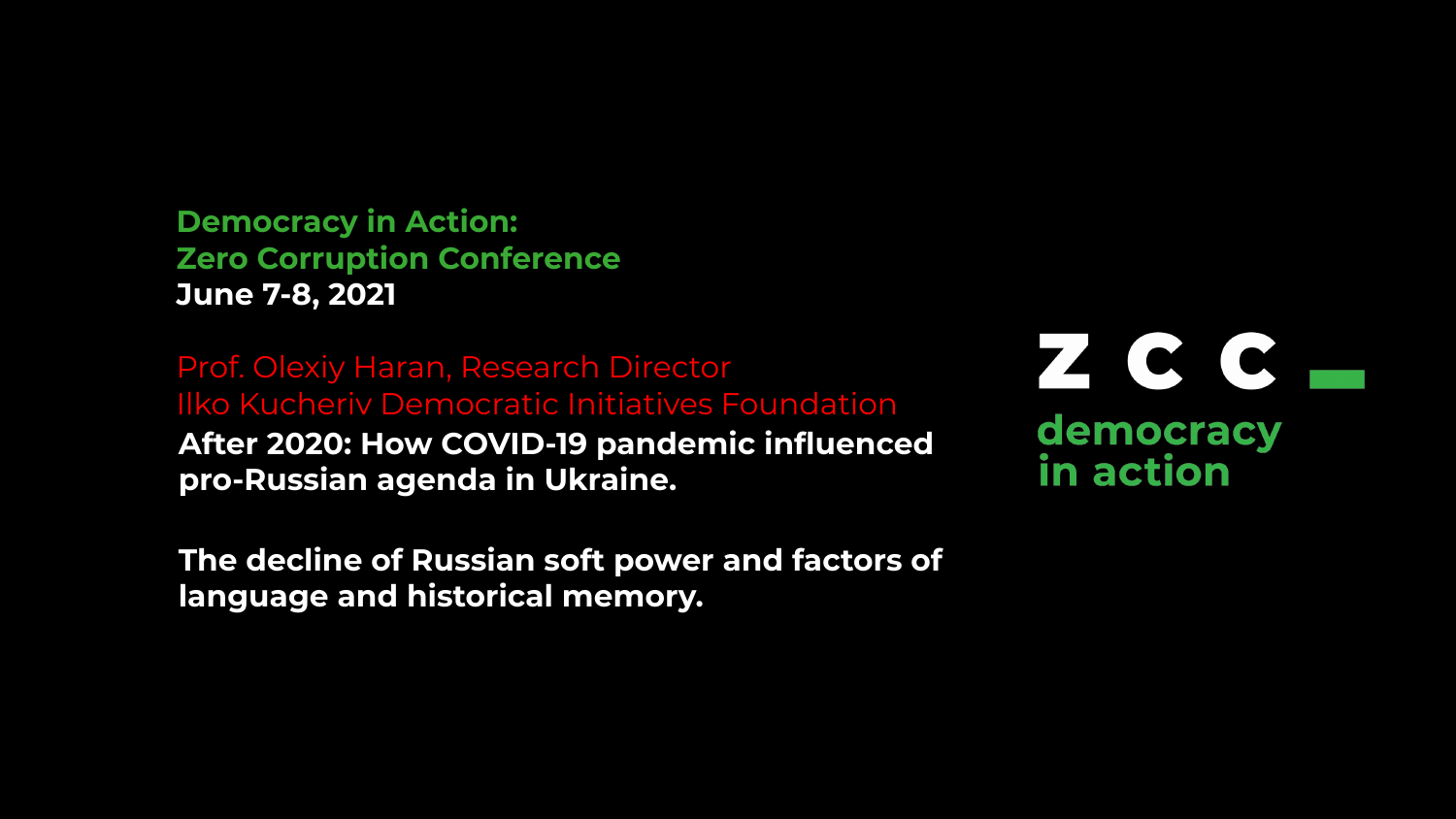# **Attacks against public healthcare**

- Disseminating fact and fakes about side effects of the western vaccines, linking deaths of people to vaccine's aftereffects.

- Key factors: low awareness about the vaccines in general and deficit of trust toward the national government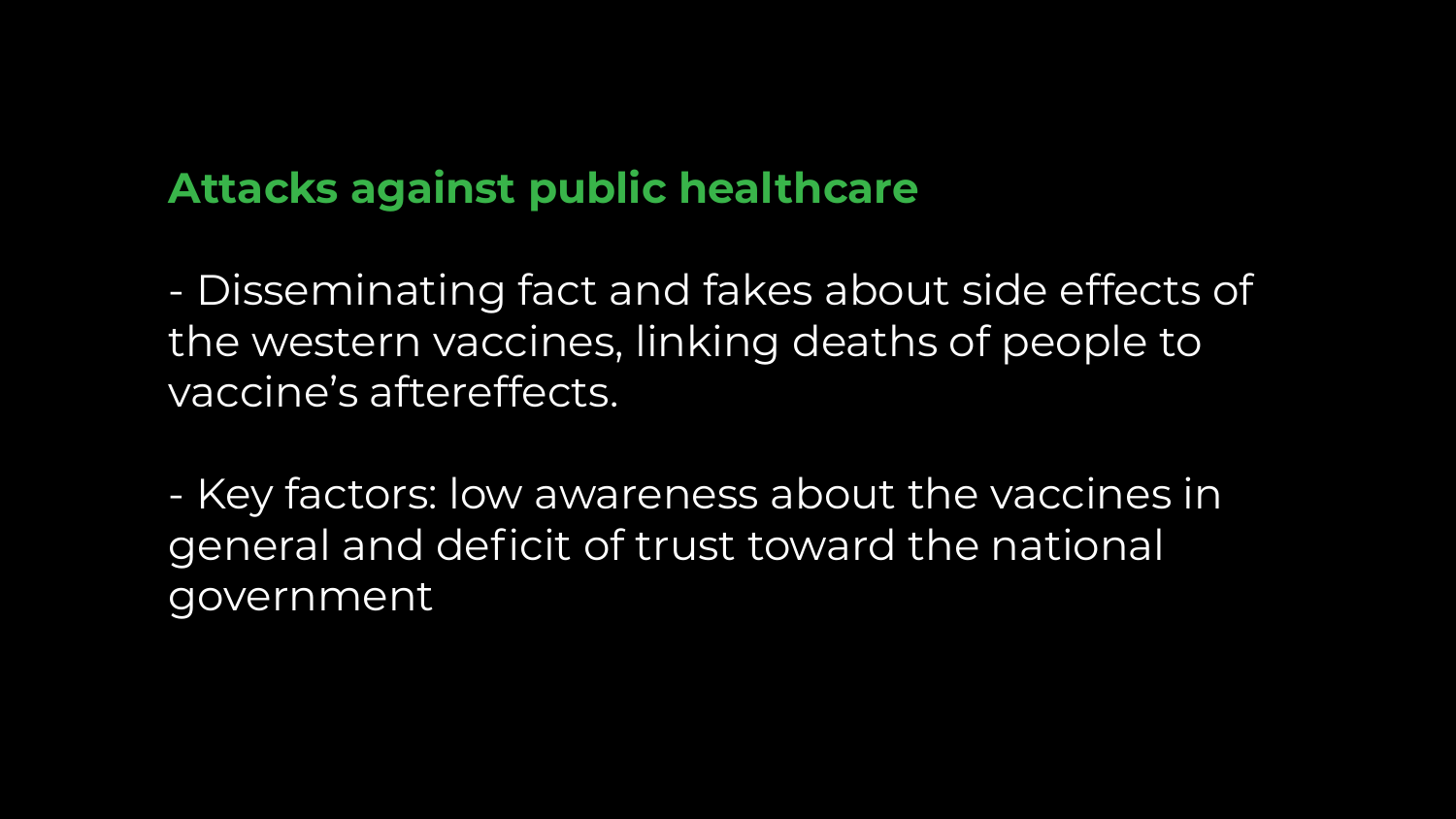# Almost half of population has doubts about vaccines and healthcare quality

Q: Why do you hesitate or object to vaccination (please, choose the answer that is most relevant<br>to your opinion)?

**I** will definitely vaccinate myself  $\overline{\phantom{a}}$  sees  $\overline{\phantom{a}}$  sees that  $\overline{\phantom{a}}$  is renewed independence as an opportunity of its renewed independence as an opportunity of its renewed in  $\overline{\phantom{a}}$ **ndon't believe in vaccines' efficiency** and Ukraine in the post Soviet space but Soviet space but Soviet space but Soviet space but Soviet space but Soviet space but Soviet space but Soviet space but Soviet space but Sovi also in a global geopolitical geopolitical context. Democracy in Action: Zero Corruption: Zero Corruption: Zero Corruption: Zero Corruption: Zero Corruption: Zero Corruption: Zero Corruption: Zero Corruption: Zero Corrupti conference is an annual international platform gathering participants from different participants from different from different participants from different participants from different participants from different participan continents including high-profile speakers, prominent civil society activists, and investigative that COVID is exaggerated /i don't see COVID is a threat. g **Dear speakers/moderators, arrange the text as above**  $\alpha$  **as above**  $\alpha$ Hard to say/Refused to answer 9 **Use our brand Montserrat font (select from the font menu here)** 

The poll was conducted on February 16-27, 2021. 2003 respondents were interviewed in a sample representing the adult population of Ukraine (excluding the occupied territories). The sample is representative of such indicators as gender, age, type of settlement and area of residence. The maximum random sampling error does not exceed 2.2%.

Chart: Ilko Kucheriv Democratic Initiatives Foundation • Created with Datawrapper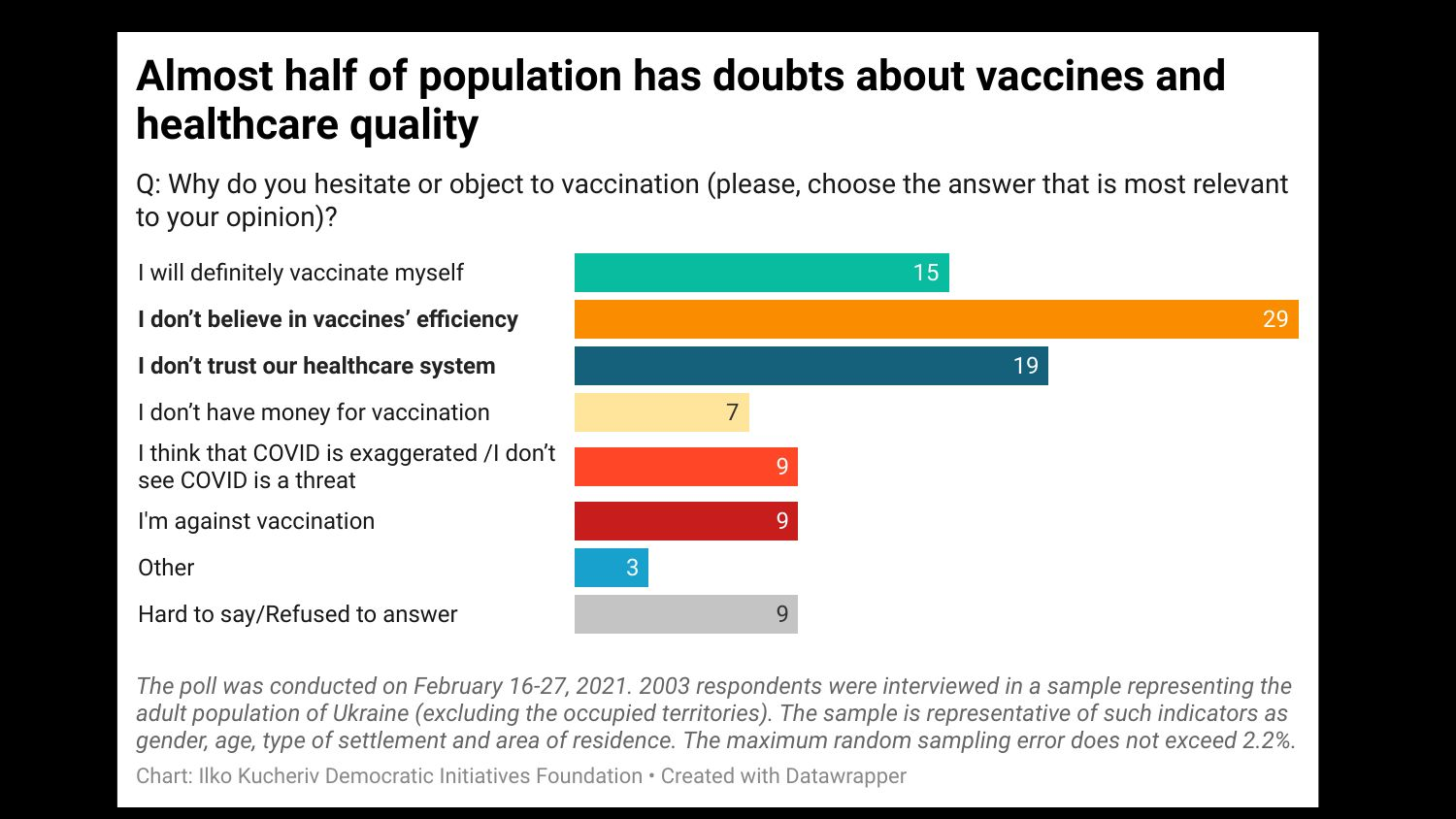#### Balance of positive and negative media framing of vaccines (Nov.2020 - Apr.2021)

Major issues: 1. Media reflect low trust toward the vaccines and vaccination process. 2. News about expected arrival of Pfizer will have positive impact. 3 Caveats about use of AstraZeneca/Covishield in EU and US will be used by Russia to destroy trust toward Ukraine's government. 4. Use of Chinese vaccine could undermine trust toward other vaccines.



Chart: Ilko Kucheriv Democratic Initiatives Foundation · Source: DIF analysis, Sematrum machine learning tool · Created with Datawrapper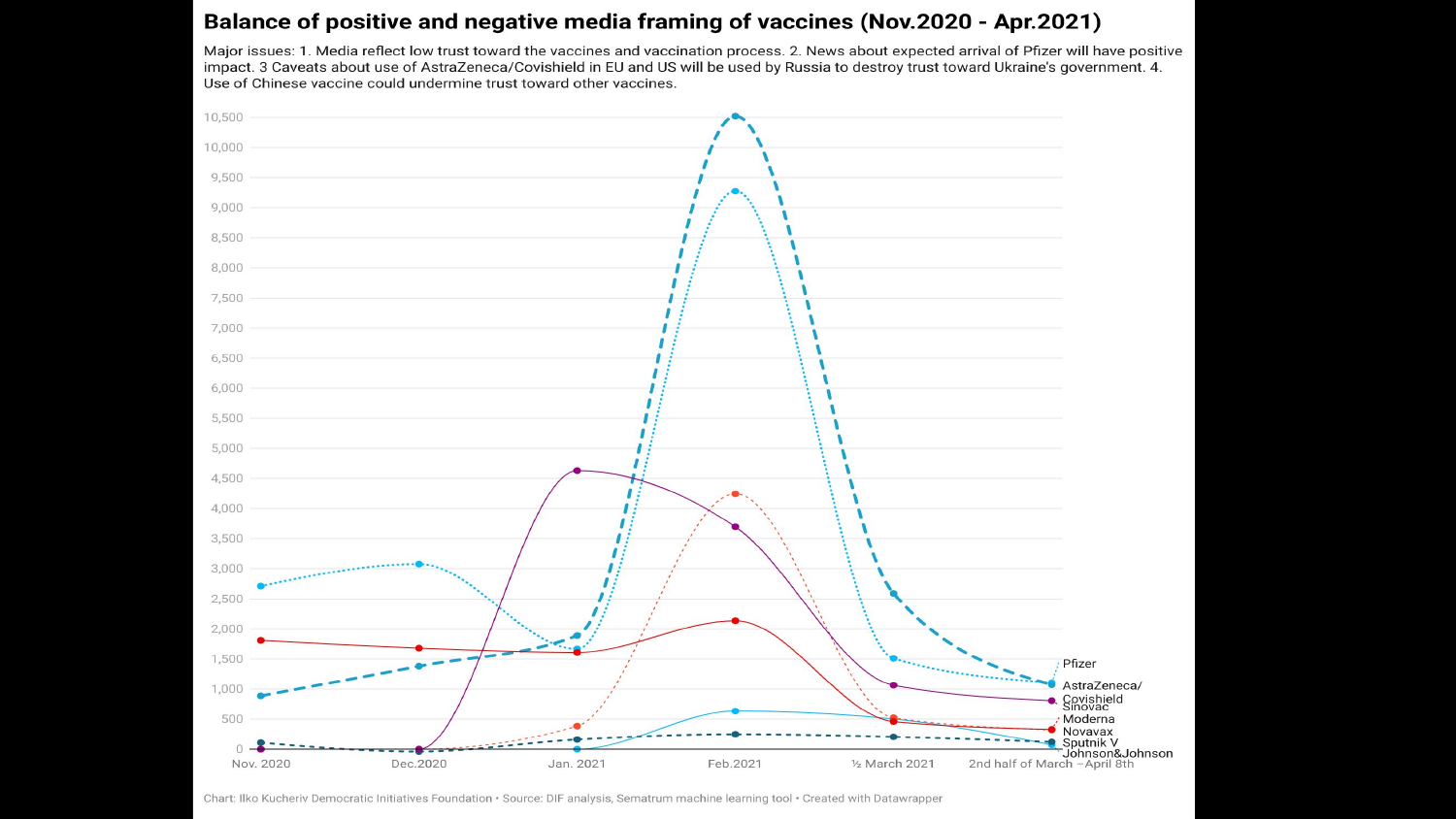# **Manipulating protest sentiments**

- Using ups and downs of the coronavirus waves to spread dissent and provoke tensions
- Antagonizing local authorities and the national government on important policy

- Key factors: public anxiety about broad range of threats to the national security is growing at the heights but dissatisfaction with the government is the highest at the end of the wave.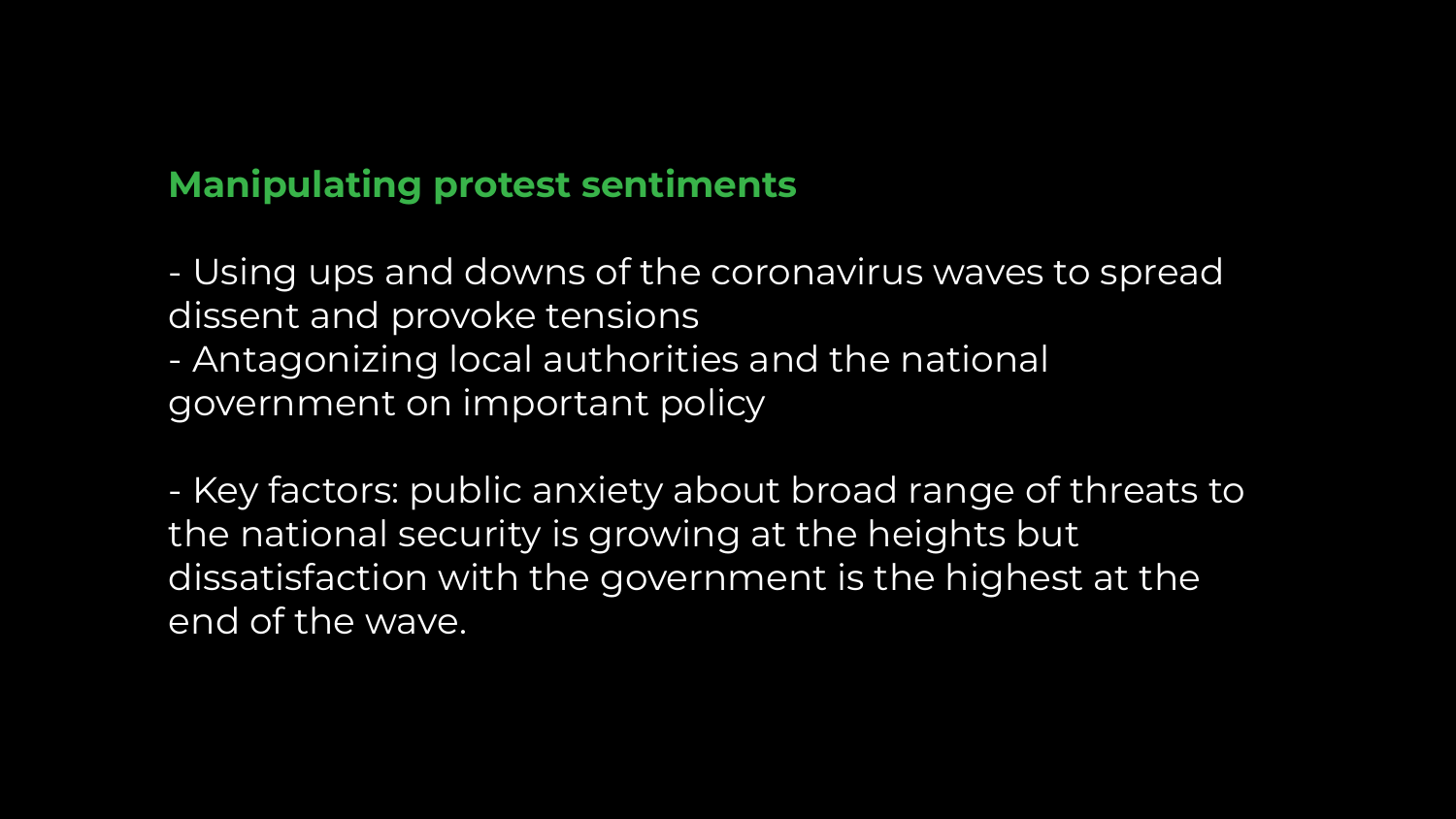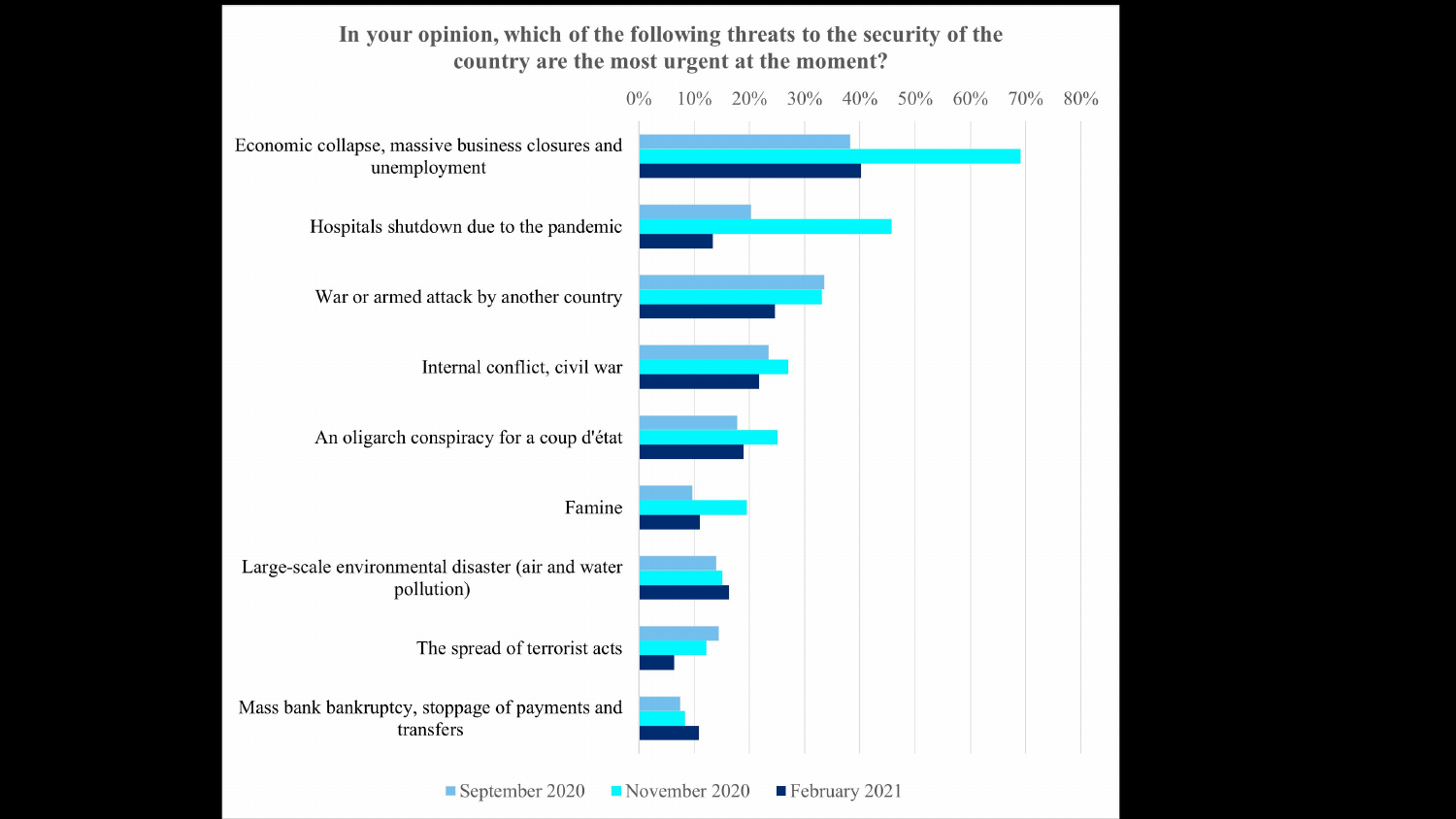### Would you support your mayor/village head if he/she proposed lifting quarantine restrictions in your settlement?

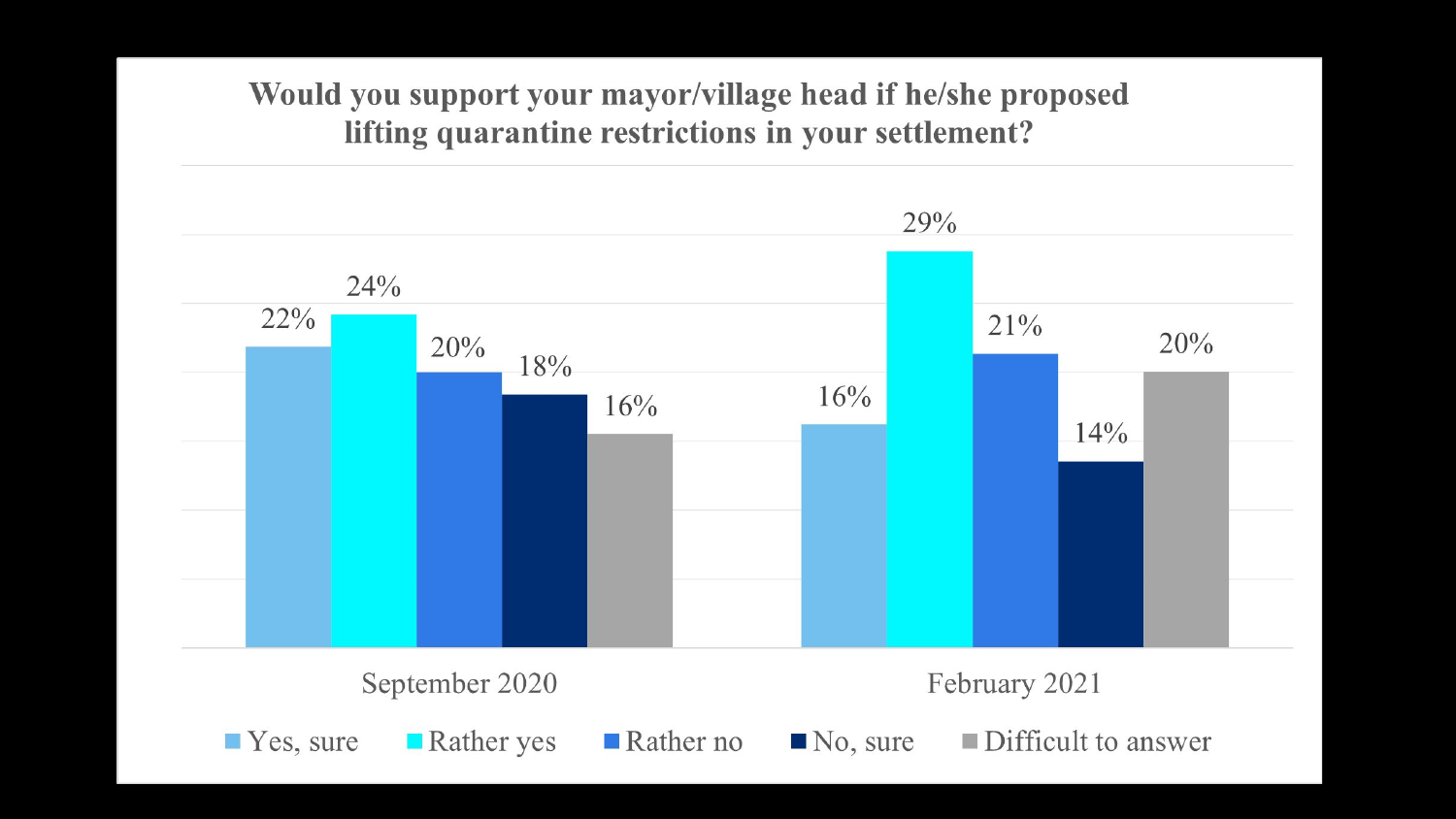## **Good news and serious concerns**

#### **Russia has lost most of its "soft power" in Ukraine and, probably, in Belarus**

- Just 10% of Ukrainians consider Russia as the best ally of Ukraine and choose Eurasian Economic Union as desirable direction of integration.

- 71% of Ukrainians think that Ukraine is in war with Russia.

- 54% of Ukrainians support introduction of the Ukrainian language in operations of the service businesses.

- 48% of Ukrainians blame both the Third Reich and USSR for beginning of the World War II.

**However, southern and eastern regions remain susceptible to the Russian divisive messages about "external (Western, American) guidance of Ukraine", "nationalistic threat" and "illegal, violent nature of Euromaidan".**

**Russia is going to use themes of historic memory and linguistic policy to produce new divisive messages and provoke tensions in vulnerable regions of Ukraine.**